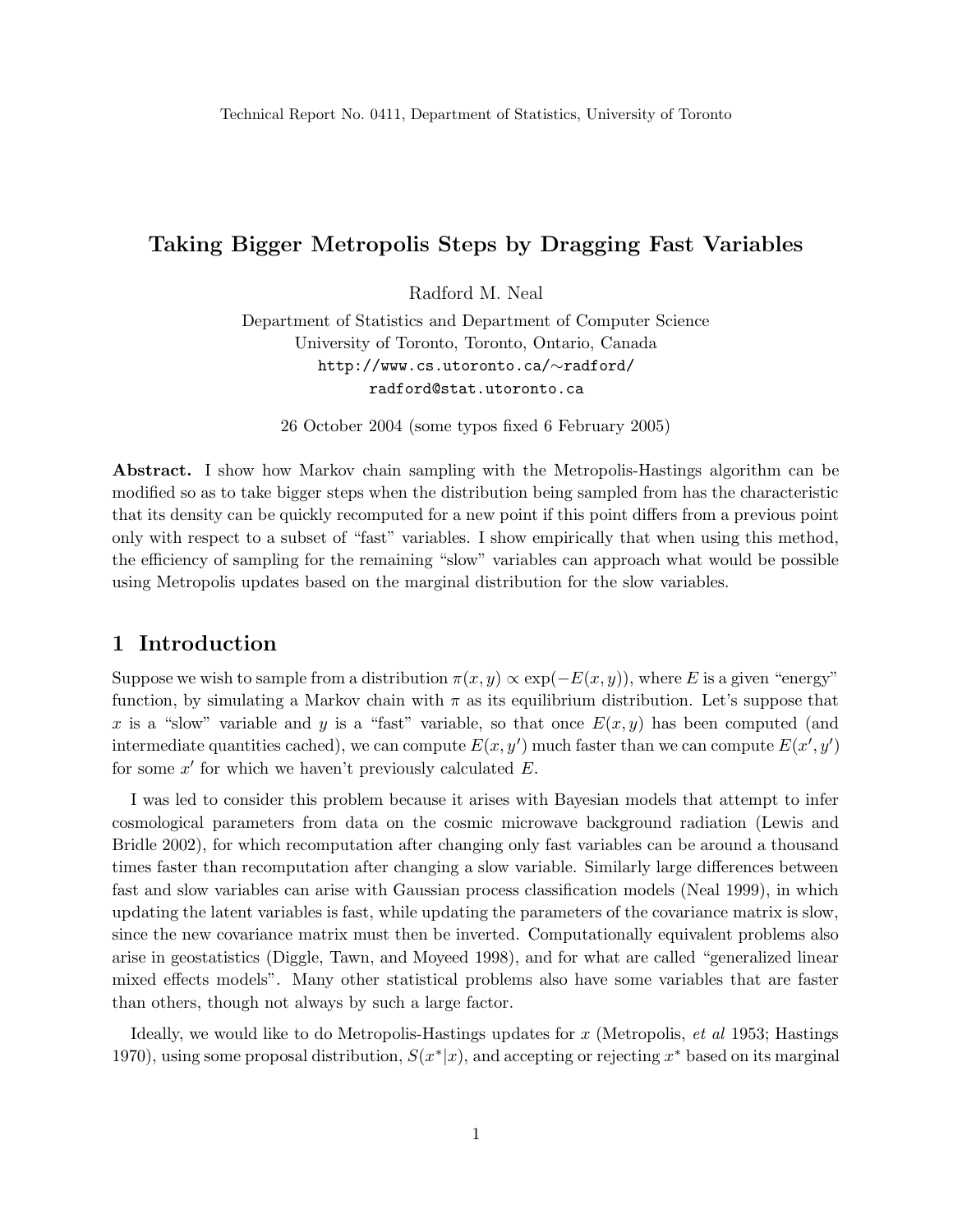distribution,  $\pi(x)$ . The acceptance probability for such a proposal would be

$$
a(x, x^*) = \min\left[1, \frac{S(x|x^*) \pi(x^*)}{S(x^*|x) \pi(x)}\right]
$$
 (1)

Suppose, however, that we can't feasibly compute the marginal distribution,  $\pi(x)$ , so that this approach is not possible. Instead we will have to use a Metropolis-Hastings algorithm that operates on the joint distribution for x and y. If we could sample directly from the conditional distribution for y,  $\pi(y|x)$ , we could generate  $x^*$  from  $S(x^*|x)$  and then  $y^*$  from  $\pi(y^*|x^*)$ , and the resulting acceptance probability for  $(x^*, y^*)$  would be the same (due to cancellation) as that above using the marginal distribution for x. However, let's assume that sampling from  $\pi(y|x)$  is also infeasible. We might hope to approximate  $\pi(y|x)$  by some transition distribution  $T(y^*|y;x)$  that we can sample from. To use this approximation in a Metropolis-Hasting proposal, however, we would need to be able to compute the probability of proposing  $y^*$ , which will likely be impossible if we have to resort to iterative methods (eg, Markov chain simulation) in order to obtain a good approximation.

This paper describes a way in which these problems can be bypassed when recomputing  $E(x, y)$ after changing only the "fast' variable y is much quicker than recomputing  $E(x, y)$  after changing x. In this method, changes to x are made in conjunction with changes to y that are found by "dragging" y with the help of intermediate transitions that involve only fast re-computations of E. In the limit as the number of such intermediate transitions increases, I show empirically (but haven't proved) that the method is equivalent to using the marginal distribution of x. Since the intermediate transitions involve only fast computations, we hope to be able to do quite a few intermediate transitions, and get close to the effect of using the marginal probabilities for  $x$ .

The method can be seen as a generalization of "tempered transitions" (Neal 1996), and could be expressed in greater generality than I have done here, where I concentrate on the context with fast and slow variables. To begin, I'll describe the method when there is only one intermediate transition, since this is easier to work with, but I expect that one would use many intermediate transitions in practice, as described later.

#### 2 The method with one intermediate transition

If the current state is  $(x, y)$ , we start by generating a proposed new value  $x^*$  according to the probabilities  $S(x^*|x)$ . We then define a distribution,  $\rho$ , over values for y that is intermediate between  $\pi(y|x)$  and  $\pi(y|x^*)$ , as follows:

$$
\rho(y; x, x^*) \propto \exp(-(E(x, y) + E(x^*, y))/2) \tag{2}
$$

Here, the dependence of  $\rho$  on x and  $x^*$  has been made explicit, but note that this is a distribution over y only, not x and y jointly. We choose some transition probabilities,  $T$ , for updating y so as to leave  $\rho$  invariant. These probabilities must of course depend on x and  $x^*$ . We write them as  $T(y'|y; x, x^*)$ . We require that they satisfy detailed balance, so that for all x, x<sup>\*</sup>, y, and y',

$$
\rho(y; x, x^*) T(y'|y; x, x^*) = \rho(y'; x, x^*) T(y|y'; x, x^*)
$$
\n(3)

We also require that T depend symmetrically on the two x values — for all  $x, x^*$ , y and y':

$$
T(y'|y;x,x^*) = T(y'|y;x^*,x)
$$
\n(4)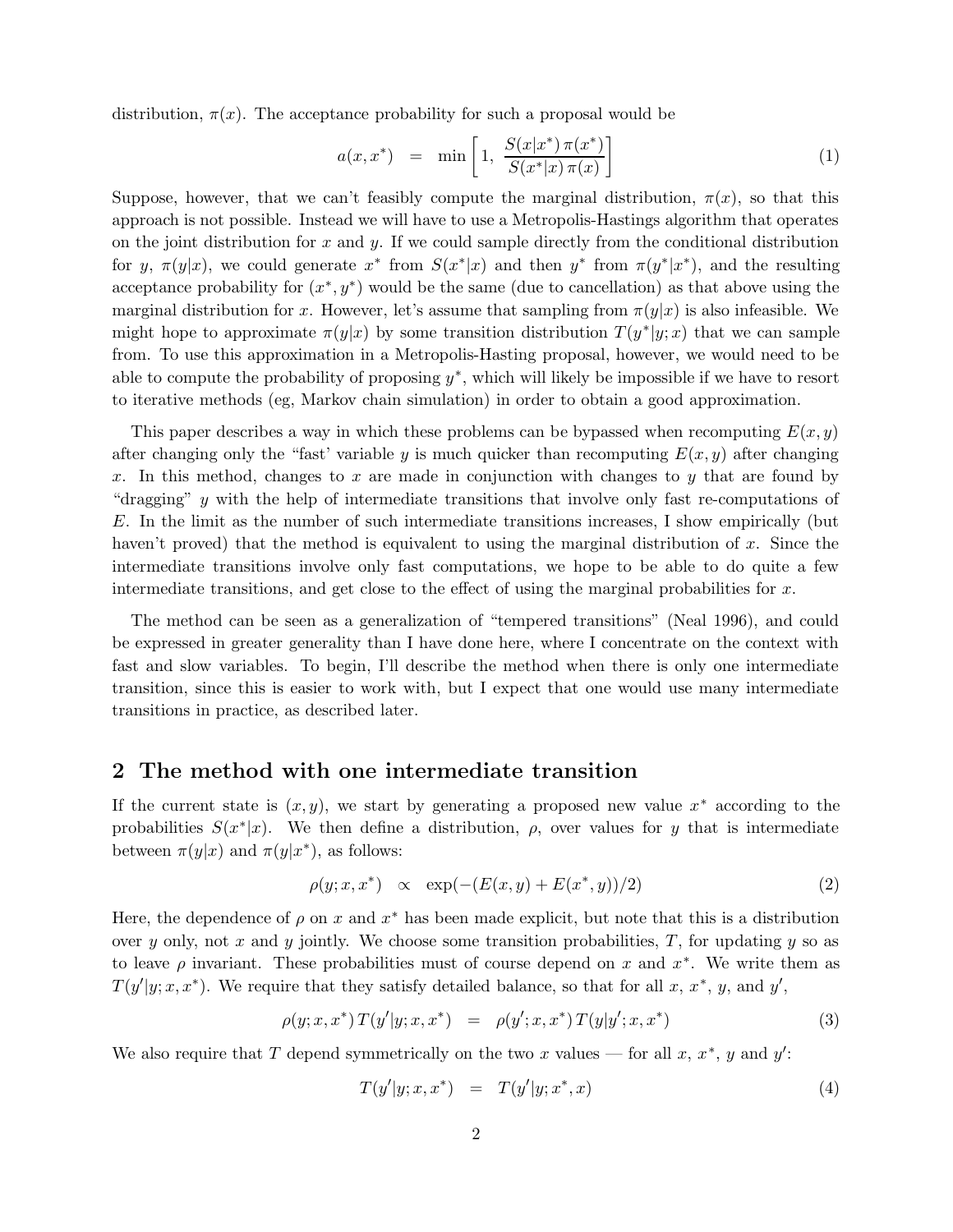T might, for example, be a Metropolis-Hastings update, or a series of such updates. We apply this transition once, to sample a value  $y^*$  from  $T(y^*|y; x, x^*)$ . We then accept  $(x^*, y^*)$  as the next state with probability  $a(x, y, x^*, y^*)$ , defined as follows:

$$
a(x, y, x^*, y^*) = \min\left[1, \frac{S(x|x^*) \pi(x^*, y^*) \rho(y; x, x^*)}{S(x^*|x) \pi(x, y) \rho(y^*; x, x^*)}\right]
$$
(5)

$$
= \min\left[1, \frac{S(x|x^*)\exp(-E(x^*,y^*))\exp(-(E(x,y)+E(x^*,y))/2)}{S(x^*|x)\exp(-E(x,y))\exp(-(E(x,y^*)+E(x^*,y^*))/2)}\right]
$$
(6)

$$
= \min\left[1, \frac{S(x|x^*)}{S(x^*|x)} \exp\left(\frac{E(x,y) + E(x,y^*)}{2} - \frac{E(x^*,y) + E(x^*,y^*)}{2}\right)\right] \tag{7}
$$

If we don't accept, the next state is the current state,  $(x, y)$ .

Although this expression for  $a(x, y, x^*, y^*)$  has four occurrences of  $E(\cdot, \cdot)$ , only two slow evaluations are needed. In fact, only one slow evaluation is needed if we assume that an evaluation was done previously for the current state, when it was proposed. Note also that we would often choose a symmetric proposal distribution for x, so that  $S(x^*|x)/S(x|x^*) = 1$ .

To show that this is a valid update, I will prove that it satisfies detailed balance. The probability of moving from  $(x, y)$  to a different state  $(x^*, y^*)$  when in equilibrium is

$$
\pi(x,y) S(x^*|x) T(y^*|y;x,x^*) \min\left[1, \frac{S(x|x^*) \pi(x^*,y^*) \rho(y;x,x^*)}{S(x^*|x) \pi(x,y) \rho(y^*;x,x^*)}\right]
$$
\n
$$
= \min\left[S(x^*|x) \pi(x,y) T(y^*|y;x,x^*), \frac{S(x|x^*) \pi(x^*,y^*) \rho(y;x,x^*) T(y^*|y;x,x^*)}{\rho(y^*;x,x^*)}\right] \tag{8}
$$

$$
= \min \left[ S(x^*|x) \, \pi(x,y) \, T(y^*|y;x,x^*), \, S(x|x^*) \, \pi(x^*,y^*) \, T(y|y^*;x,x^*) \right] \tag{9}
$$

$$
= \min \left[ S(x^*|x) \pi(x, y) T(y^*|y; x, x^*), S(x|x^*) \pi(x^*, y^*) T(y|y^*; x^*, x) \right]
$$
(10)

Here, the detailed balance condition (3) and symmetry condition (4) have been used. Examination of the above shows that swapping  $(x, y)$  and  $(x^*, y^*)$  leaves it unchanged, showing the detailed balance holds.

I would expect this method to work better than the simple method of just proposing to change from x to  $x^*$  while keeping y unchanged. The latter method will work well only if the old y is often suitable for the new  $x^*$  — ie, if the old y is typical of  $\pi(y|x^*)$ . This will often be true only if the change from x to  $x^*$  is small. The new method changes y to a  $y^*$  that is drawn approximately (if T works well) from a distribution that is halfway between  $\pi(y|x)$  and  $\pi(y|x^*)$ . Such a  $y^*$  should have a better chance of being suitable for  $x^*$ , allowing the change from x to  $x^*$  to be greater while still maintaining a good acceptance probability. If we propose an  $x^*$  that is a really big change from  $x$ , however, even a  $y^*$  that comes from a distribution halfway to  $\pi(y|x^*)$  may not be good enough.

### 3 The method with many intermediate transitions

We can try to take bigger steps in x by "dragging" y through a series of intermediate distributions interpolating between  $\pi(y|x)$  and  $\pi(y|x^*)$ . Given some integer  $n > 1$ , we define the following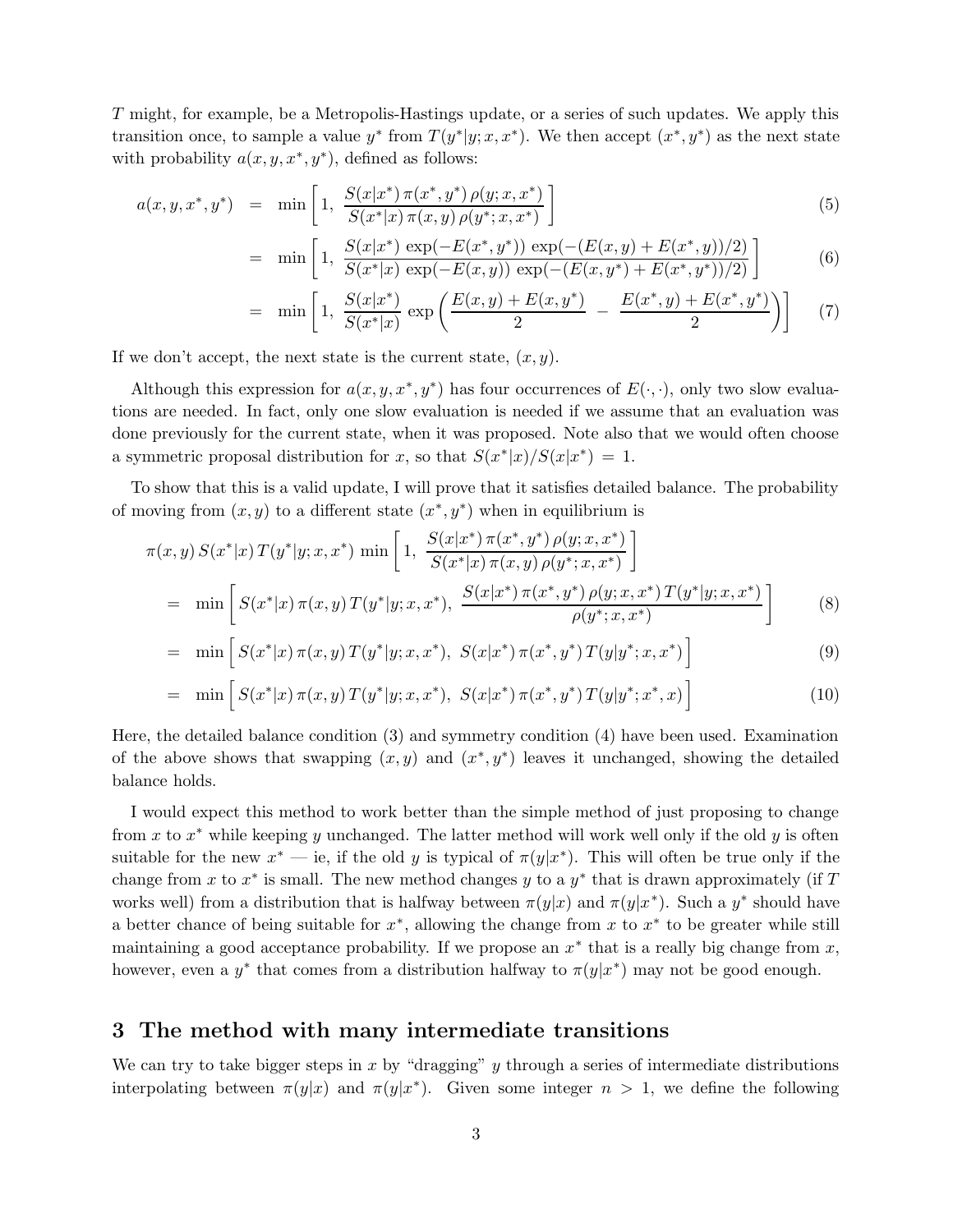distributions, for  $i = 0, \ldots, n$ :

$$
\rho_i(y; x, x^*) \propto \exp(-( (1 - i/n)E(x, y) + (i/n)E(x^*, y))) \tag{11}
$$

Notice that  $\rho_0(y; x, x^*) = \pi(y|x)$  and  $\rho_n(y; x, x^*) = \pi(y|x^*)$ . When  $n = 2$ ,  $\rho_1$  is the same as the  $\rho$ defined above in (2). Finally, note that  $\rho_i(y; x, x^*) = \rho_{n-i}(y; x^*, x)$ .

For each  $\rho_i$ , we need to choose transition probabilities,  $T_i$ , which may depend on x and  $x^*$ . We require that they satisfy detailed balance, so that for all  $x, x^*, y$ , and  $y'$ ,

$$
\rho_i(y; x, x^*) T_i(y'|y; x, x^*) = \rho_i(y'; x, x^*) T_i(y|y'; x, x^*)
$$
\n(12)

We also require of each opposite pair of transitions,  $T_i$  and  $T_{n-i}$ , that for all x, x<sup>\*</sup>, y and y',

$$
T_i(y'|y;x,x^*) = T_{n-i}(y'|y;x^*,x)
$$
\n(13)

These conditions will be satisfied if the  $T_i$  are standard Metropolis updates with respect to the  $\rho_i$ , with  $T_i$  and  $T_{n-i}$  using the same proposal distribution.

The update procedure using  $n-1$  intermediate distributions is as follows. If the current state is x, we first propose a new  $x^*$  according to the probabilities  $S(x^*|x)$ . We then generate a series of values  $y_1, \ldots, y_{n-1}$ , with  $y_i$  being drawn according to the probabilities  $T_i(y_i|y_{i-1}; x, x^*)$ . Let  $y^* = y_{n-1}$ , and define  $y_0 = y$ . We accept  $(x^*, y^*)$  as the new state of the Markov chain with the following probability:

$$
a(x, y, x^*, y^*, y_1, \dots, y_{n-2}) = \min\left[1, \frac{S(x|x^*) \pi(x^*, y^*)}{S(x^*|x) \pi(x, y)} \prod_{i=1}^{n-1} \frac{\rho_i(y_{i-1}; x, x^*)}{\rho_i(y_i; x, x^*)}\right]
$$
(14)

$$
= \min \left[ 1, \frac{S(x|x^*)}{S(x^*|x)} \exp \left( \frac{1}{n} \sum_{i=0}^{n-1} E(x, y_i) - \frac{1}{n} \sum_{i=0}^{n-1} E(x^*, y_i) \right) \right] (15)
$$

To show that this is a valid update, I will show that the probability in equilibrium of the chain moving from  $(x, y)$  to a different state  $(x^*, y^*)$  while generating intermediate states  $y_1, \ldots, y_{n-2}$  is equal to the probability of the chain moving from  $(x^*, y^*)$  to  $(x, y)$  while generating intermediate states  $y_{n-2}, \ldots, y_1$ . Detailed balance then follows by summing over possible sequences of intermediate states. The probability of moving from  $(x, y)$  to  $(x^*, y^*)$  via  $y_1, \ldots, y_{n-2}$  can be written as

$$
\pi(x,y) S(x^*|x) \left[ \prod_{i=1}^{n-1} T_i(y_i|y_{i-1};x,x^*) \right] a(x,y,x^*,y^*,y_1,\ldots,y_{n-2})
$$
  
\n
$$
= \min \left[ S(x^*|x) \pi(x,y) \prod_{i=1}^{n-1} T_i(y_i|y_{i-1};x,x^*),
$$
  
\n
$$
S(x|x^*) \pi(x^*,y^*) \prod_{i=1}^{n-1} \frac{\rho_i(y_{i-1};x,x^*) T_i(y_i|y_{i-1};x,x^*)}{\rho_i(y_i;x,x^*)} \right]
$$
\n(16)

$$
= \min \left[ S(x^*|x) \pi(x, y) \prod_{i=1}^{n-1} T_i(y_i|y_{i-1}; x, x^*), S(x|x^*) \pi(x^*, y^*) \prod_{i=1}^{n-1} T_i(y_{i-1}|y_i; x, x^*) \right] \tag{17}
$$

$$
= \min \left[ S(x^*|x) \pi(x, y) \prod_{i=1}^{n-1} T_i(y_i|y_{i-1}; x, x^*), S(x|x^*) \pi(x^*, y^*) \prod_{i=1}^{n-1} T_{n-i}(y_{i-1}|y_i; x^*, x) \right] \tag{18}
$$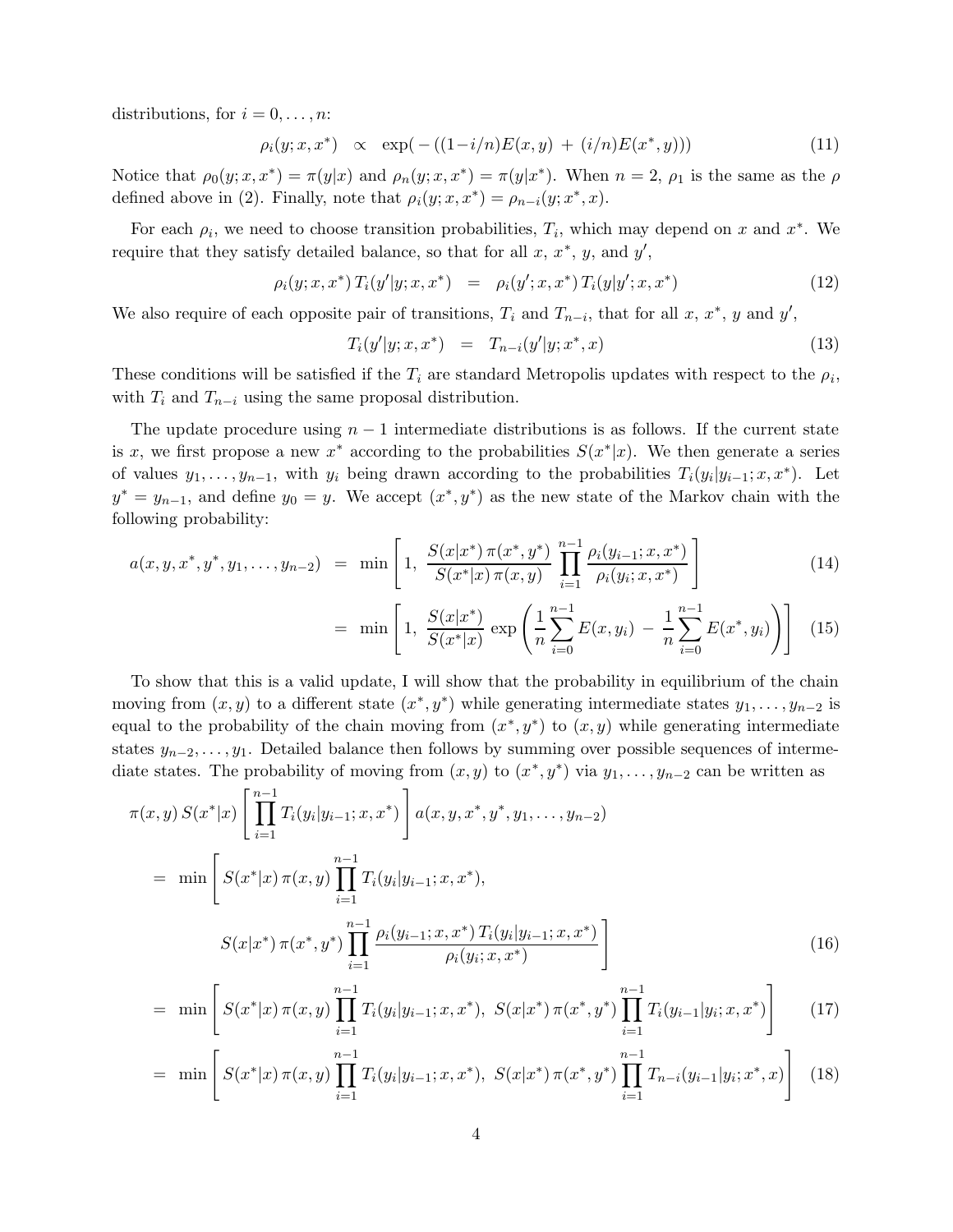

Figure 1: A sample of 1000 points from the first test distribution.

If we swap x and  $x^*$ , y and  $y^*$ , and  $y_i$  and  $y_{n-i-1}$ , reverse the order of the two products, and swap the arguments of min, we see that this expression is unchanged, showing that the reverse transition from  $(x^*, y^*)$  to  $(x, y)$  via  $y_{n-2}, \ldots, y_1$  is equally likely.

## 4 Tests on simple distributions

I first tested the dragging method on a simple distribution in which  $x$  and  $y$  are both onedimensional, with  $\pi(x, y)$  defined by the following energy function:

$$
E(x, y) = x2 + 50(1 + x2)2 (y - \sin(x))2
$$
 (19)

Examination of this shows that the conditional distribution for y given x is Gaussian with mean  $\sin(x)$  and standard deviation  $0.1/(1+x^2)$ . From this, one can deduce that the marginal distribution for x can be obtained with an energy function of  $x^2 + \log(1+x^2)$ . For this test problem, we can therefore compare performance using dragging transitions to the "ideal" performance when doing Metropolis updates based on this marginal distribution. Figure 1 shows a sample of points obtained in this way, with y values filled in randomly from their conditional distribution given  $x$ .

For purposes of this test, we can pretend that computing  $sin(x)$  is much slower than any of the other computations involved in evaluating  $E(x, y)$ , or in the mechanics of performing Markov chain updates. This will make x a "slow" variable, whereas y will be a "fast" variable. We also pretend that we don't know that x and y are positively correlated. This mimics situations in which we are first exploring the distribution, or in which the relationship between x and y is non-monotonic, so that no linear transformation is helpful.

Figure 2 shows the efficiency of six sampling methods applied to this distribution, as measured by the autocorrelations for x at lags up to 30. All the methods are based on the Metropolis algorithm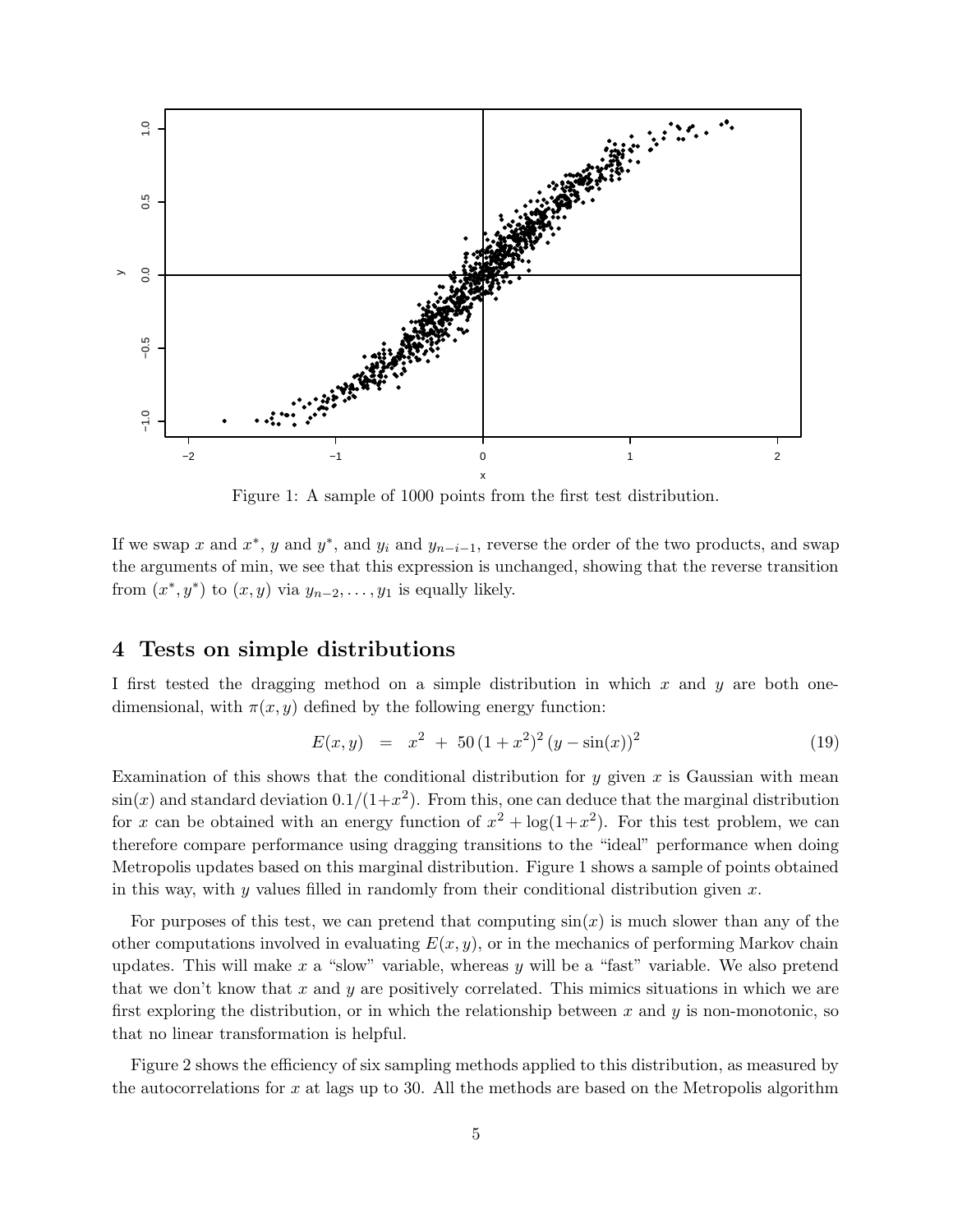with Gaussian proposals centred on the current state. In all cases, the standard deviation of the Gaussian proposals was adjusted to be approximately optimal. All the methods require only one slow computation of  $sin(x)$  for each iteration (for the Marginal Metropolis method, this would be needed only when filling in  $y$  values to go with the  $x$  values).

In the Joint Metropolis method, the proposals change  $x$  and  $y$  simultaneously and independently, with the standard deviations for each being 0.5. The rejection rate for these proposals was 87%. In the Single-variable Metropolis method, two Metropolis updates are done each iteration, one for x only, the other for y only. The standard deviations for these proposals were both 0.25. The rejection rates were 59% for x and 64% for y. For the Marginal Metropolis method, where the state consists of x alone, the proposals had standard deviation of 1.0, and the rejection rate was  $47\%$ . Clearly, the Marginal Metropolis method performs much better than the other two, though in real problems it would typically be infeasible.

The remaining plots show the autocorrelations when sampling using updates that drag  $y$  while changing x, with 20, 100, and 500 intermediate distributions. For all three plots, the proposal distribution for x had standard deviation 1.0, while the proposal distributions for y during the intermediate transitions had standard deviation 0.2. The rejection rate for the "inner" updates of y was around 60% for all three runs. The rejection rates for the "outer" updates of x were 76%, 63%, and 52% for 20, 100, and 500 intermediate distributions. Both the rejection rate and the autocorrelations seem to be approaching the "ideal" values seen with the Marginal Metropolis method. Provided that recomputing  $E(x, y)$  after changing y is around a thousand times faster than recomputing it after changing x, updates for x using dragging transitions will be almost as good as updates based on the marginal distribution of x.

To see how sensitive these results are to the dimensionality of the fast parameter, I did a second test introducing another fast parameter, z. The energy function used was

$$
E(x, y) = x2 + 50(1 + x2)2 (y - sin(x))2 + 12.5 (z - y)2
$$
 (20)

This produces marginal distributions for  $(x, y)$  and for x that are the same as for the first test.

Figure 3 shows the efficiency of the six sampling methods applied to this distribution. The same proposal standard deviations were used as in the first test, except that for the Joint Metropolis updates, the standard deviations were 0.3, producing a rejection rate of 85%. The dragging transitions were done using Joint Metropolis updates for  $y$  and  $z$  as the inner transitions, with proposal standard deviations of 0.2.

As can be seen, all methods perform less well with the extra variable, except for the Marginal Metropolis method, which is the same as in the first test. The dragging transitions are less affected, however. The autocorrelation time (one plus twice the sum of the autocorrelations at all lags) when using 500 intermediate distributions increased from approximately 7.4 to approximately 9.3 with the addition of z. In contrast, the autocorrelation time for the Joint Metropolis updates increased from approximately 75 to approximately 205, and that for the Single-variable Metropolis updates went from approximately 230 to approximately 365.

The programs (written in R) used for these tests are available from my web page.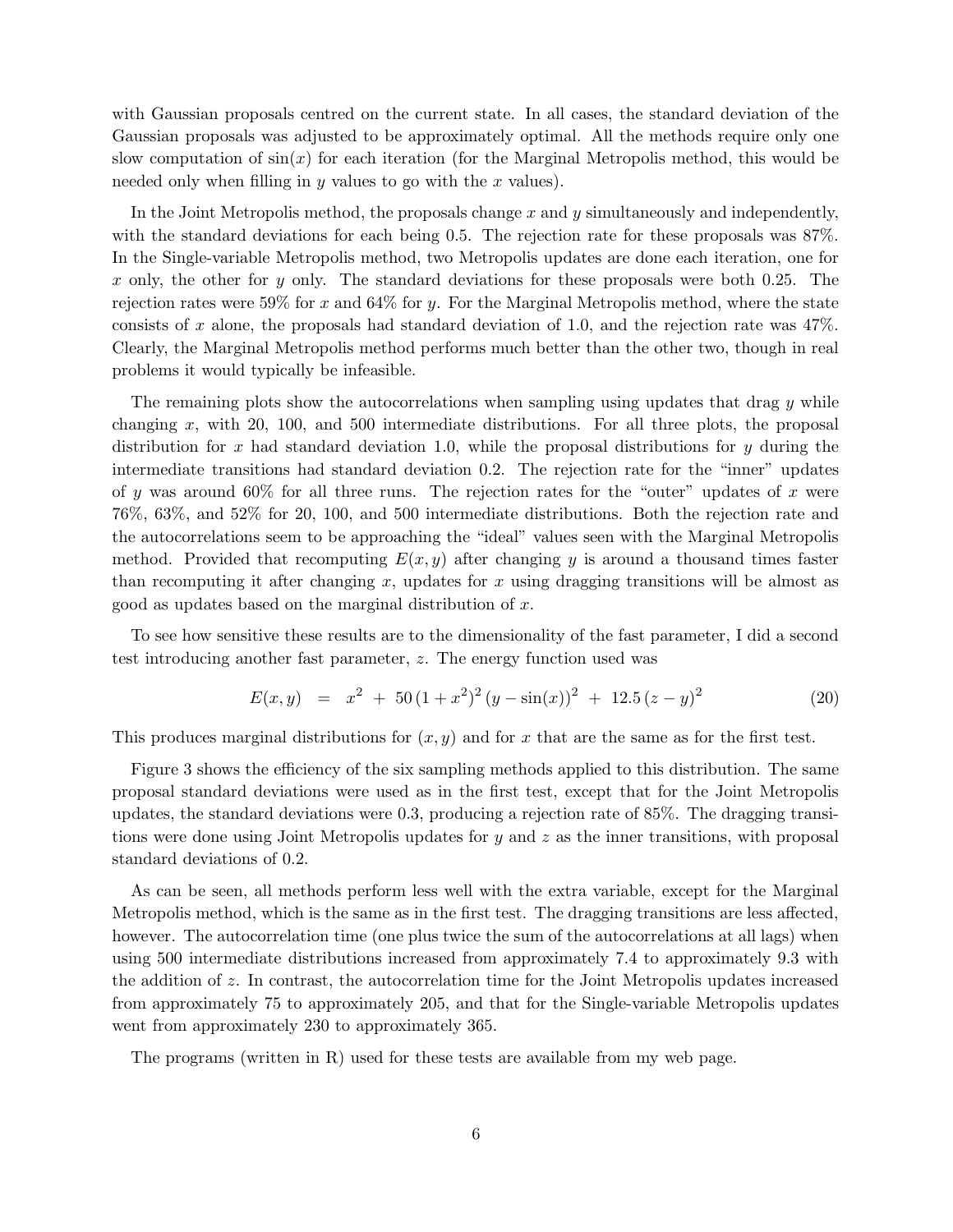

Figure 2: Estimated autocorrelations for  $x$  at lags up to 30 when sampling for the first test problem using six methods.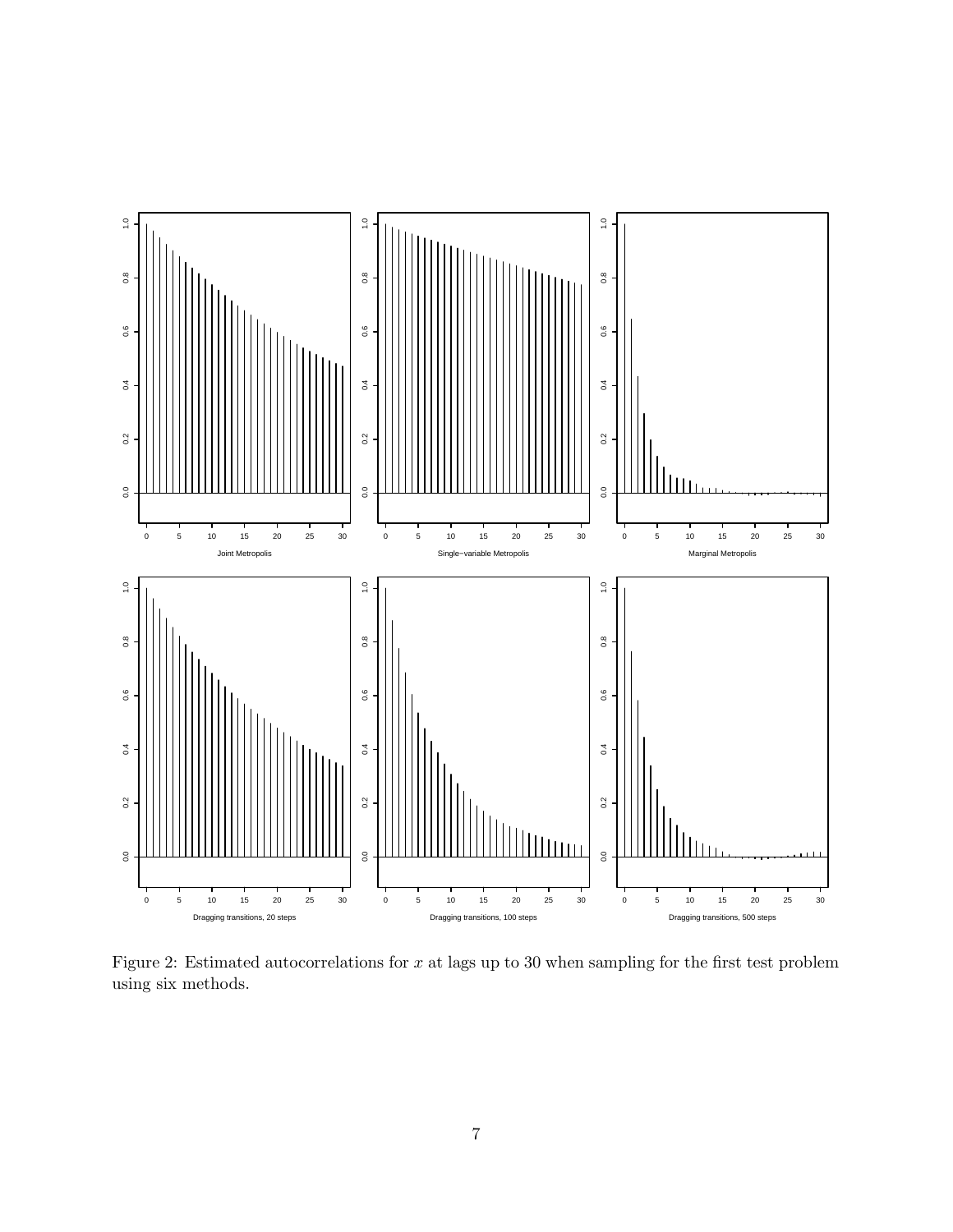

Figure 3: Estimated autocorrelations for  $x$  at lags up to 30 when sampling for the second test problem using six methods.